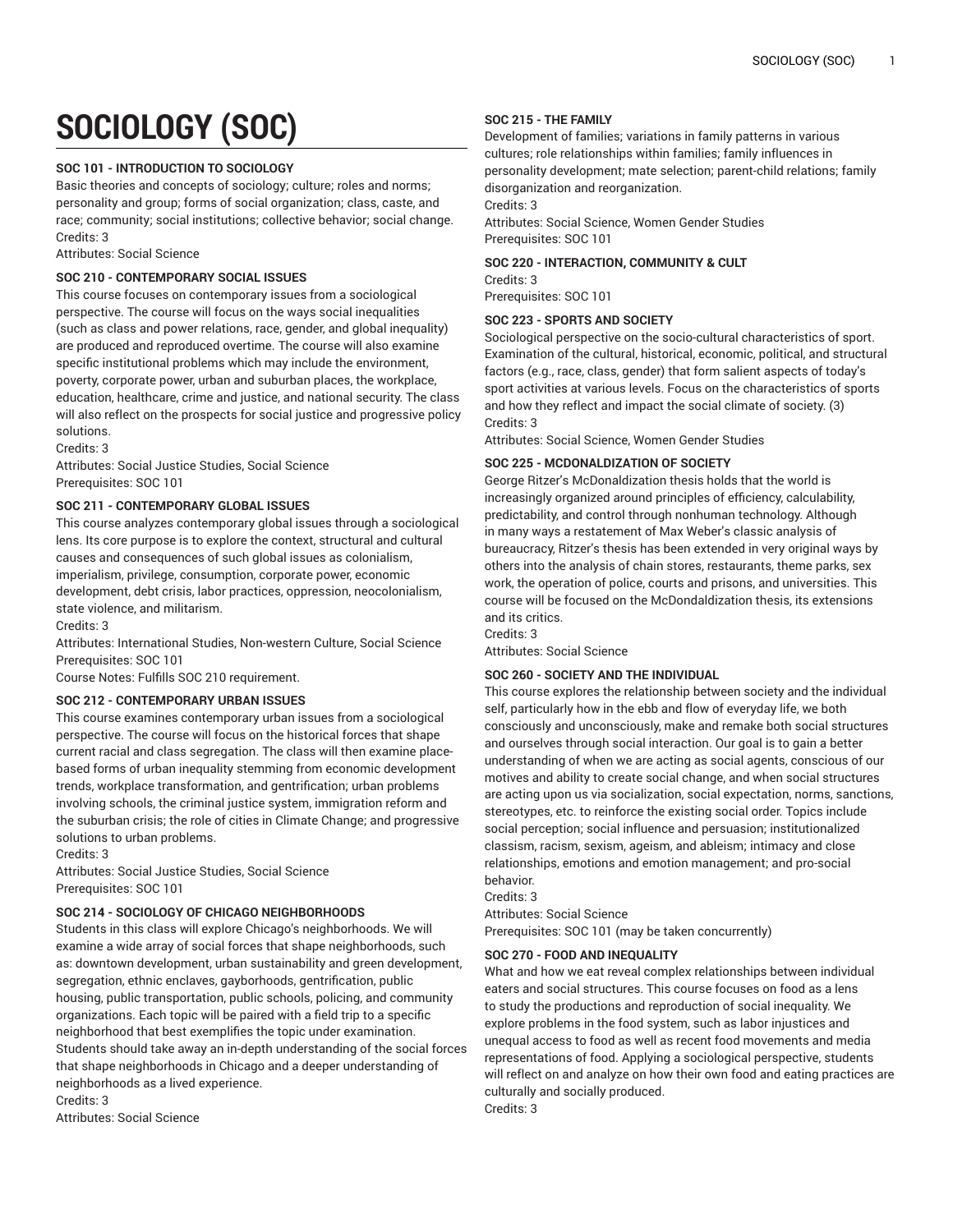# **SOC 280 - TELLING SOCIOLOGICAL STORIES**

Telling stories about lived experiences helps people reflect on their individual lives and communicate the socio-cultural meanings of their experiences. Based on the belief that stories matter sociologically, we examine how narrative storytelling connects the self to larger social forces and explore how storytelling can be used to influence social change.

Credits: 3

#### **SOC 290 - THE RESEARCH PROCESS**

Data-gathering techniques in the social sciences; questionnaires, interviews, participant observation, and the use of official statistics. Basic statistical procedures used to analyze and interpret data; the use of computers in research; emphasis on the preparation and writing of research reports.

Credits: 3 Attributes: Social Science Prerequisites: SOC 101

# **SOC 291 - SOCIAL STATISTICS: INTRODUCTION TO PROBABILITY & STATISTICS**

Elementary probability and probability distributions, random variables, expectation, and variance; binomial and normal probability distributions. Applications to estimation, confidence intervals, statistical testing of hypotheses, two-sample techniques. Correlation and least squares. Credits: 3

Attributes: Social Science

Prerequisites: MATH 116 or MATH 121 or MATH 110 or Compass-Algebra with min score of 45

Course Notes: Math courses higher than 121 satisfy the prerequisite.

# **SOC 292 - ELEMENTARY STATISICS LAB**

The course incorporates collaborative learning, oral and written reports and technology. Emphasizes techniques, exploration and applications rather than derivation. All projects will use real data and conclusions are not predetermined. Topics include methods of summarizing data, statistical inference and regression.

Credits: 1

Course Notes: Must be taken concuurrently with MATH 217, ECON 234, or, SOC 291

#### **SOC 300 - SOCIOLOGY IN ACTION**

Sociologists study the social world and are often well-versed in the 'problems' of everyday life. In this course we will 'learn about' and 'engage in' creating social change. Through the planned readings and workshops students will learn theory, advocacy and activist skills, and engage in dialogue about their experiences through a sociological lens. In the end, students interested in pursuing careers informed by a sociological perspective will have tools to connect to or carve a path.

Credits: 3

Attributes: Social Science

Prerequisites: SOC 101 (may be taken concurrently)

Course Notes: Additional credit will not be given for both SOC 289, and SOC 300.

## **SOC 303 - SOCIOLOGICAL THEORY**

Development of classical perspectives within sociology. Karl Marx, Max Weber, Emile Durkheim and others.

Credits: 3

Attributes: Social Science

Prerequisites: SOC 101 and 9 Credit Hours of Sociology Course Notes: 9 semester hours in SOC or instr. consent

## **SOC 318 - SOCIAL MOVEMENTS AND SOCIAL CHANGE**

Since the 1970s a new form of 'neoliberal' capitalism has emerged. Neoliberalism rode in on attacks against 'big government' and 'special interests', accompanied by promises of economic growth and greater efficiency. In practice, neoliberalism has failed to deliver on these promises. Everywhere it has been implemented, neoliberalism has produced mounting inequality and increasing insecurity for the vast majority. Rather than reducing the size of government, neoliberalism has shifted the weight of government from social programs benefitting poor and working people to massive subsidies for the wealthy, the militaryindustrial complex, and the prison-industrial complex. This course examines the rise of neoliberalism, its contradictions, and its current crisis. In response to the constant refrain that 'there is no alternative', the course also explores alternatives to neoliberalism in the form of economic democracy and worker self-managed enterprises. Credits: 3

Attributes: Social Justice Studies, Social Science Prerequisites: SOC 101 and 3 Credit Hours of Sociology

#### **SOC 319 - LATINO URBAN EXPERIENCE**

This course focuses on the contemporary urban experience of Latinos, particularly the contributions they make to U.S. society and the challenges they face. Topics include the impact of globalization on immigration and labor markets, gentrification of Latino neighborhoods, the rise of the Latino middle-class, and immigration policy, etc. Credits: 3

Attributes: Hispanic Studies, International Studies, Non-western Culture, Social Justice Studies, Social Science Prerequisites: SOC 101

#### **SOC 320 - THE SOCIOLOGY OF INEQUALITY**

Nature and function of social inequality. Selected theories of inequality; American stratification system; comparative inequality; indicators of social class position; class consciousness and identification; prestige and power; class position and its correlates; processes of social mobility. Credits: 3

Attributes: Social Justice Studies, Social Science Prerequisites: SOC 101

# **SOC 325 - EDUCATION AND SOCIETY**

Social factors involved in educational processes within US society. The interaction of educational institutions with various cultural, economic, and social factors.

Credits: 3

Attributes: Social Justice Studies, Social Science Prerequisites: SOC 101

## **SOC 327 - RACE & ETHNIC RELATIONS**

Race and ethnicity in the US; history and present status of various racial and ethnic groups; political economy of race; changing public discourse of race and racial identities.

Credits: 3

Attributes: Non-western Culture, Social Justice Studies, Social Science Prerequisites: SOC 101 and 3 Credit Hours of Sociology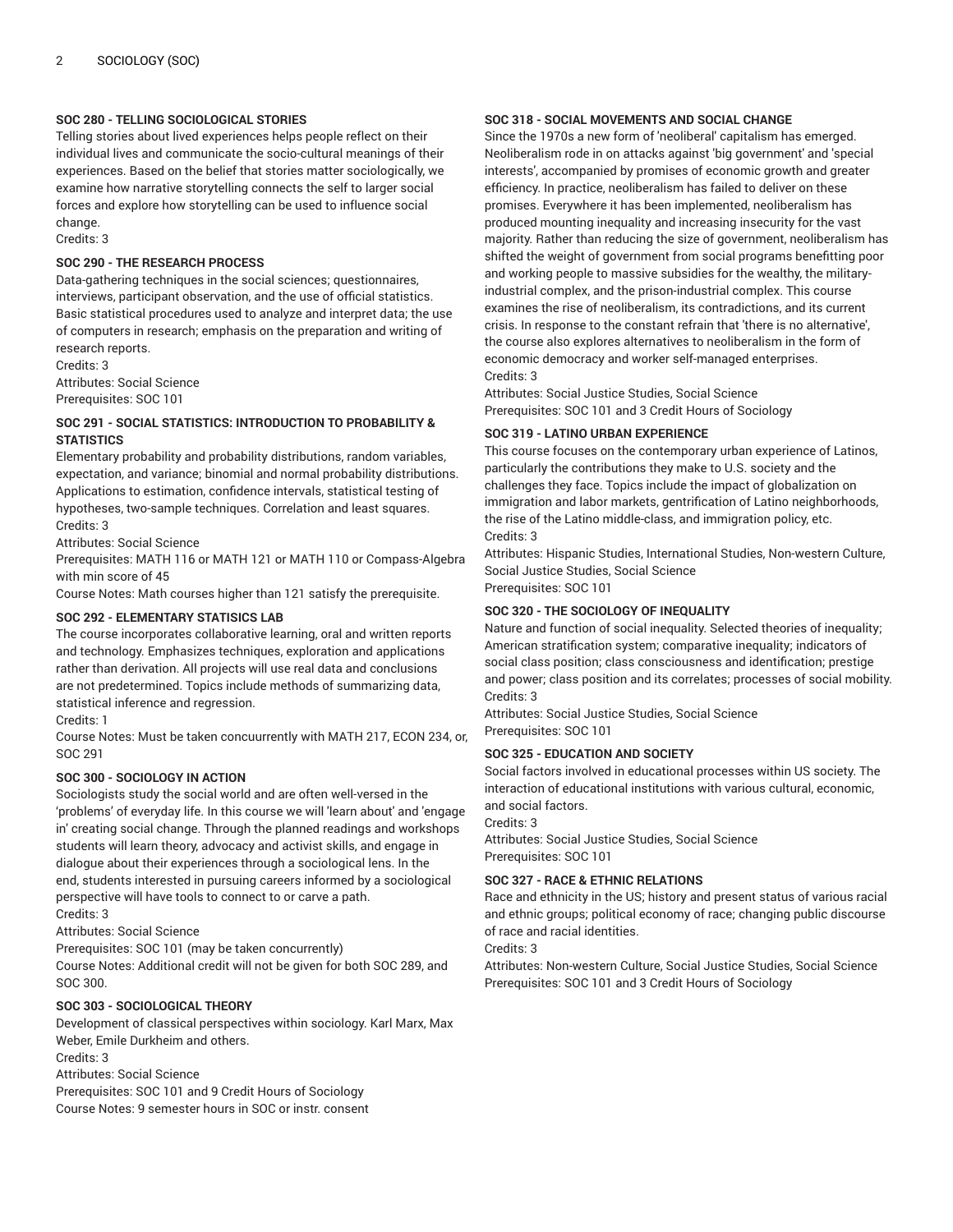# **SOC 329 - WHITENESS IN A GLOBAL SOCIETY**

Course addresses the history, economics, politics and social construction of whiteness. Specific focus on three white deep-settler countries (countries that whites colonized, controlled, and stayed for generations): U.S., Australia and South Africa. These three countries share many similarities and by examining the differences we can develop a sophisticated understanding of the (re)production of white privilege, white power and the continuation of white supremacy world-wide. Credits: 6

Attributes: International Studies, Social Science, Travel Based Study Prerequisites: SOC 101

Course Notes: Sophomore standing or above.

# **SOC 330 - SOCIOLOGY OF MENTAL HEALTH AND ILLNESS**

Mental disorders as major social problems; concept of mental illness in popular understanding, psychiatry, and social sciences; cultural, socialpsychological, and sociological theories of development of mental disorders; empirical studies of cultural variation and social variables in mental disorders; social aspects of patient career; social prevention of mental disorders.

Credits: 3

Attributes: Social Science

Prerequisites: SOC 101 and 3 Credit Hours of Sociology Course Notes: or instructor consent

#### **SOC 331 - CRIMINOLOGY**

Social processes and criminal behavior; theories of crime; social factors and causes of crime; law enforcement and the judicial process; corrections; prevention of crime.

Credits: 3

Attributes: Social Science

Prerequisites: SOC 101 and 3 Credit Hours of Sociology Course Notes: Sophomore standing or above.

## **SOC 339 - SOCIOLOGY OF DEATH, DYING & LOSS**

This interdisciplinary course interrogates the social, cultural, psychological, medical, ethical, philosophical, and spiritual issues that surround and possibly give meaning to the experiences of dying, death, loss, mourning, and living on after the death of significant people in our lives. Visual materials and methods (film, websites, videography, and photography) are combined with traditional materials methods of analysis (reading, class discussion, and class reports) to explore various themes including: the death system; societal responses to death, including those that are untimely, violent or preventable; end-of-life illnesses including Alzheimer's, dementia, heart disease, and cancer; caring for the dying and the filial crisis; burial and memorializing rituals; assisted death, right-to-die, euthanasia, and the social causes and impact of ending one's own life by suicide; and the ideas of immortality and transcendence.

Credits: 3 Attributes: Social Science Prerequisites: SOC 101 (may be taken concurrently)

**SOC 340 - GENDER AND SOCIETY**

The social construction of gender definitions; focus on how gender roles in the family, media, and work place are constructed. Credits: 3

Attributes: Social Science, Women Gender Studies Prerequisites: SOC 101 and 3 Credit Hours of Sociology Course Notes: Plus 3 hours of SOC or instructor consent.

## **SOC 342 - GLOBAL RACE**

Course centers on the origins, discourse and outcomes of racialization processes on a global level. Students learn the specific processes of racialization by researching at least one non-North American country. Racialization will be understood at the intersection of gender, sexuality, citizenship, class and religion. Course has five sections: theorizing race; origins of racializing humanity (from egyptian elavery to the Enlightenment); modern theories of race (from Eugenics to racial formation theory); colonization and slavery (development of racialized capitalism); and Europeans and the development of whiteness. Credits: 3

Attributes: International Studies, Social Science Prerequisites: SOC 101

#### **SOC 346 - COMMUNITY ORGANIZING**

Examination of community organizing theories and approaches. Focuses on cases studies and hands on experience.

Credits: 3

Attributes: Social Justice Studies, Social Science

Prerequisites: SOC 101 (may be taken concurrently) and 3 Credit Hours of Sociology

Course Notes: or instructor consent.

#### **SOC 355 - URBAN INEQUALITY AND SOCIAL JUSTICE**

The ways in which cities are produced not only structure the built environment, but they also shape opportunity and access to resources. With this conceptualization of urbanization as our starting point, this class will focus on housing as a key urban form expressing social power relations. Topics include, but are not limited to: gentrification, homelessness and social disorder politics, senior citizen housing, the housing needs of single mothers, urban education and the rise of charter schools, and policing and surveillance of neighborhoods. Credits: 3

Attributes: Social Justice Studies, Social Science Prerequisites: SOC 101 and 3 Credit Hours of Sociology

# **SOC 356 - SOCIAL JUSTICE INSTITUTE**

This course offers students the unprecedented opportunity to explore ideas about justice with a variety of scholars and activists. Students will investigate contemporary issues of social justice in both theory and practice. The course is a participatory, discussion-based class that will entail active involvement.

Credits: 3

Attributes: Social Justice Studies, Social Science

#### **SOC 381 - SPECIAL TOPIC**

Topics vary by semester and faculty's expertise. Credits: 3 Attributes: Social Science Prerequisites: SOC 101 and 3 Credit Hours of Sociology